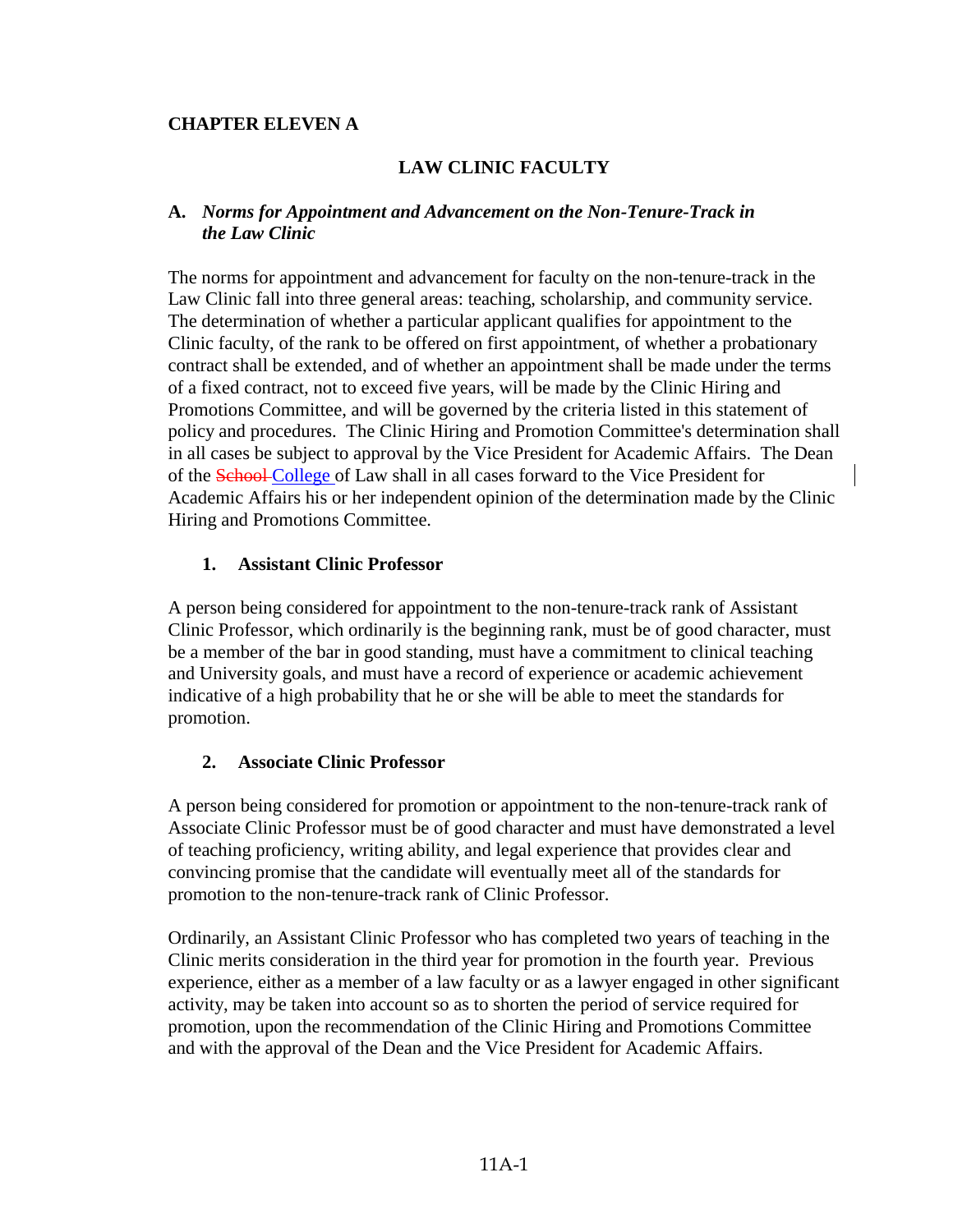# **3. Clinic Professor**

A member of the Law Clinic faculty who has rendered distinctive and outstanding service to clinical education and to the University may be considered for the non-tenure-track rank of Clinic Professor.

Ordinarily, an Associate Clinic Professor who has taught on a full-time basis for five years in Clinical Legal Education merits consideration for promotion to the rank of Clinic Professor in the sixth year, to be effective as of the seventh year of service. Previous experience, either as a member of a law faculty or as a lawyer engaged in other significant activity, may be taken into account so as to shorten the period of service required for promotion, upon the recommendation of the Clinic Hiring and Promotions Committee and with the approval of the Dean and the Vice President for Academic Affairs.

# **B.** *Norms for Appointment to the Rank of Clinic Professor*

Clinic faculty being considered for promotion to or initial hiring at the non-tenure-track rank of Clinic Professor shall be evaluated pursuant to the following criteria:

# **1. Teaching**

Since the education of Loyola Law students is the primary mission of the Law Clinic, it is essential that the Clinic faculty be effective teachers, demonstrating both the capacity and the commitment necessary to inspire and challenge their students.

It is not possible precisely to define each of the essential components of one's teaching ability. This is particularly true with respect to clinical teaching, since clinical methodologies are still evolving and being tested in a variety of classroom settings. It is, however, possible to enumerate factors by which clinical teaching can be evaluated. Clinic faculty should be judged for promotion to or hiring at the rank of Clinic Professor according to their demonstrated abilities and accomplishments in each of the following areas:

> *a.* Innovation and imagination in the presentation of clinic skills materials;

*b.* Ability to utilize various methods for evaluating students' clinical performance and for providing effective guidance and feedback" following such evaluation;

*c.* Ability to induce, stimulate, and require critical, thoughtful analysis of legal problems and implementation of courses of action to resolve problems within the parameters of appropriate client representation;

*d.* Ability to help students understand and deal with problems of professional responsibility which arise in clinical situations;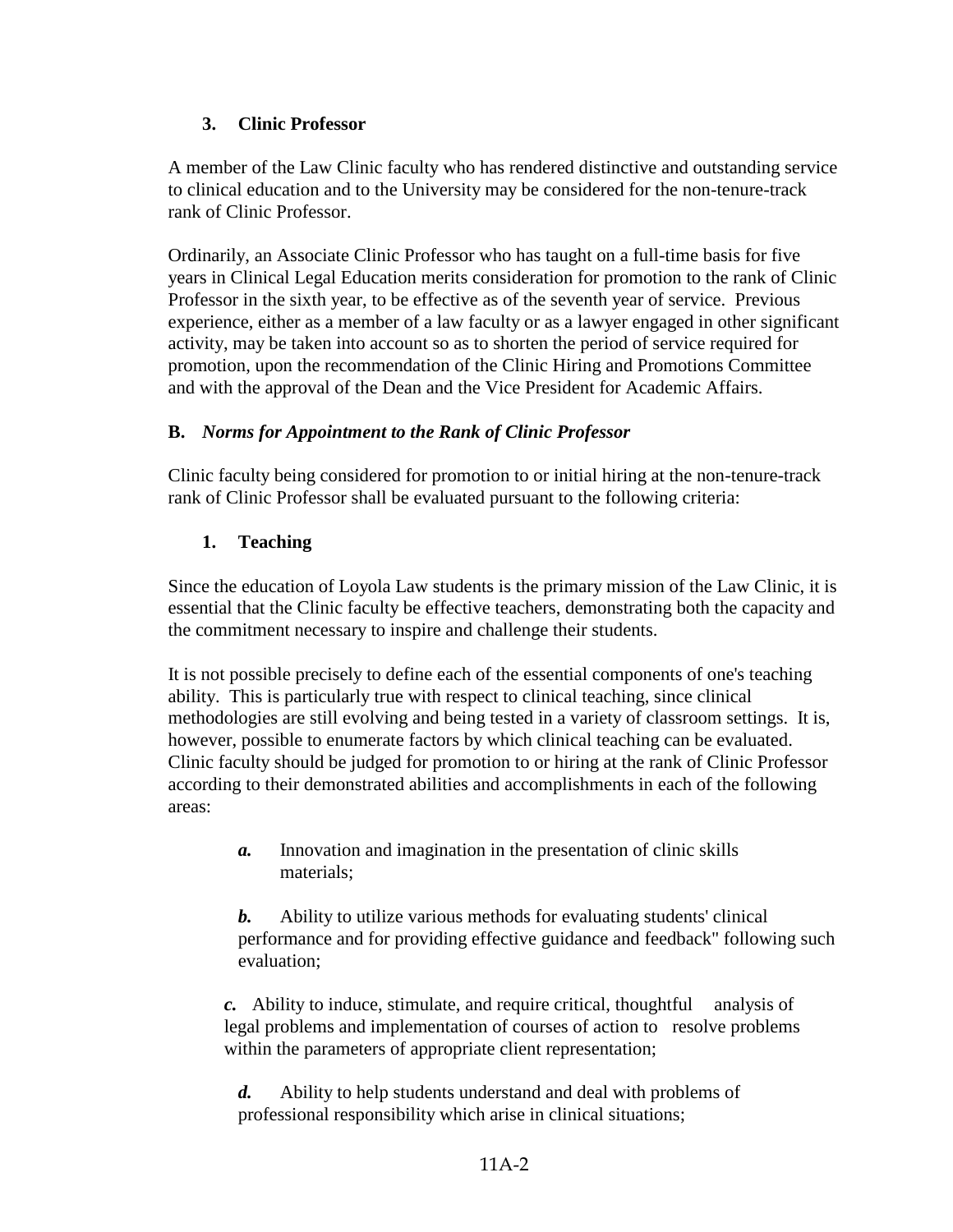*e.* Ability to teach students how to evaluate their own work;

*f.* Maintenance of discipline and control of students in all clinical teaching situations;

*g.* Punctuality and consistence in all clinical teaching settings;

*h.* Knowledge of the substantive fields of law and the procedures applicable to the case load;

*i.* Ability to communicate clearly and effectively;

*j.* Enthusiasm for the goals of the clinic;

*k.* Ability to stimulate and maintain student interest in his or her assigned cases and in improving professional skills;

*l.* Ability to devise meaningful and fair student evaluation procedures;

*m.* Ability to relate and integrate practical and thoretical considerations;

*n.* Development of innovative teaching methodology;

*o.* Development of innovative research and writing techniques regarding teaching methods or other clinic-related skills;

*p.* Ability to train and supervise other faculty and professional staff in their teaching responsibilities;

# **2. Scholarship**

Clinic faculty promoted to or hired at the rank of Clinic Professor are expected to have produced a high quality of written work, although the content and format of their work may differ from that produced by candidates for the tenure-track faculty. Publications may be in the form of briefs, memoranda, studies, statutory interpretations or proposals, regulations, teaching materials, or reports, if such writings are appropriate to advancing either the state of the law in the area in which the clinician is working or the state of clinical teaching methodology. All such publications should reflect an active, inquiring, insightful, and open mind indicating that the clinician will continue to strive for personal and intellectual growth and development. While the traditional scholarship expected of tenure-track faculty is not a requirement for promotion for the non-tenure-track clinic faculty, any such scholarship will be viewed positively in connection with consideration for promotion.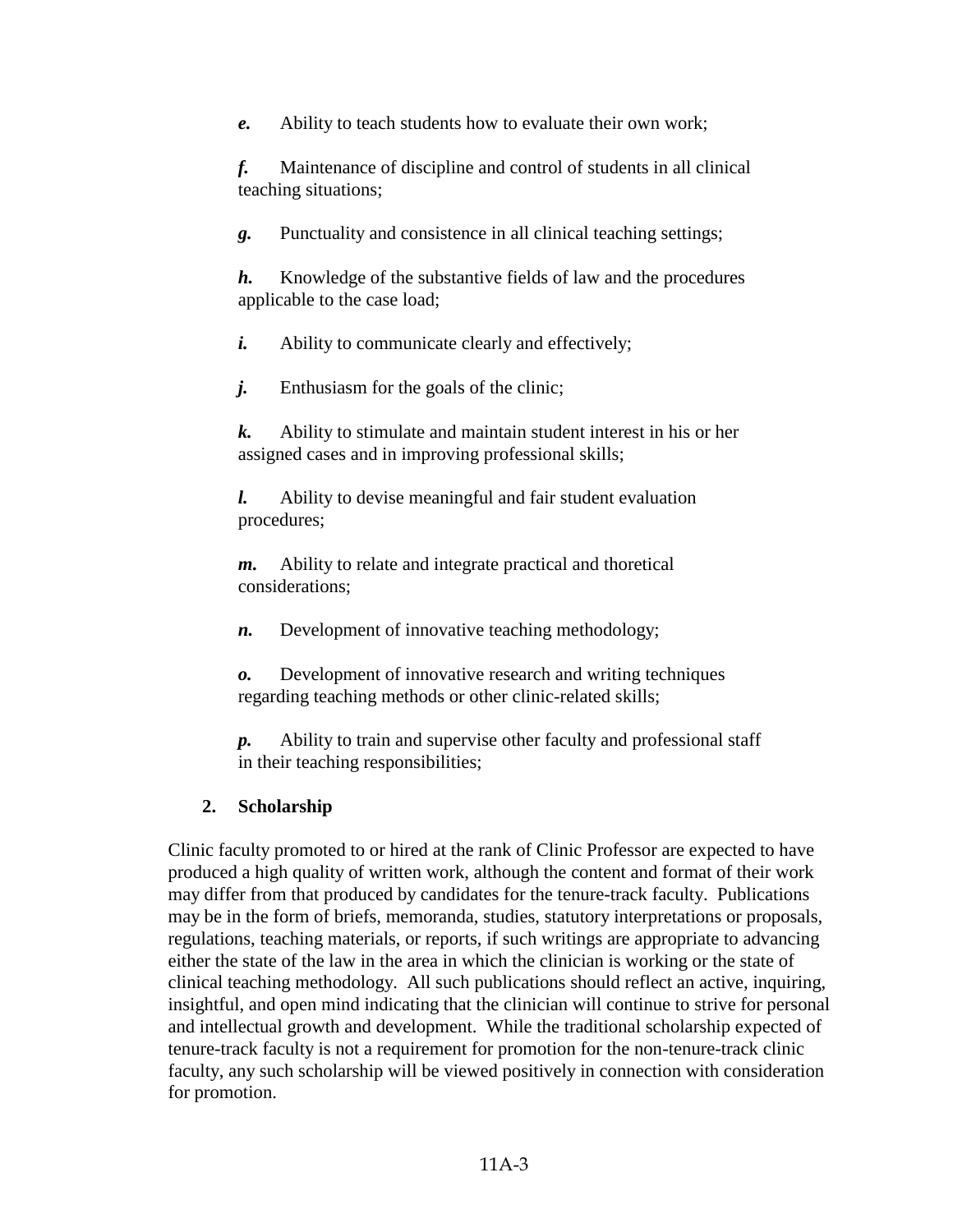## **3. Community Service**

As in the case of tenure-track faculty, clinic faculty are expected to devote full time to their College of Law School-duties and commitments. In addition to the duties of teaching and writing, a clinic faculty member bears the responsibility of attending and participating in staff meetings and of being available to students to discuss their various needs. Activities outside the Law Clinic should include significant service to the community and the legal profession, which may be met by participation in professional organizations and governmental, charitable, or other community service activity.

# **4. Character, Integrity and Cooperativeness**

These qualities, while essential, require no explanation. Clinic faculty are also expected to meet the professional responsibilities specified in Chapter Seven, Sections A and B, of the Loyola University Faculty Handbook.

# **C.** *Grandparenting of Incumbent Clinicians*

With respect to Clinic faculty now (November 1988) employed at the Law Clinic,

**1.** Presently employed members of the Clinic faculty may elect, at any time, to be evaluated for appointment to an appropriate rank in accordance with the standards and procedures governing such appointments for the future hiring and promotion of full-time Clinic faculty;

**2.** The following "appropriate ranks" shall be recognized:

*a.* Clinic Professor, in the case of presently employed Clinic faculty who have served on a full-time basis for more than five years in clinical legal education;

*b.* Associate Clinic Professor, in the case of those who have served for more than two but less than five years, provided, however, that the Clinic Hiring and Promotions Committee be able to recommend the appointment to a more senior title than would be warranted by years of full-time service to the Law Clinic of someone who has had extensive legal experience prior to joining the Law Clinic.

# **D.** *Arrangements for All Full-Time Clinic Faculty Who Are Appointed Under the Provisions of This Chapter*

**1.** Clinic faculty (except the Director) shall be considered as holding non-tenure positions. They shall be employed on the basis of Probationary Contracts (one-year, non-renewable, but subject to five one-year extensions, as determined by the Clinic Director, the Clinic Hiring and Promotions Committee, and the Dean) or Fixed Contracts (five years, non-renewable, but subject to extensions, in five-year increments, as determined by the Clinic Director, the Clinic Hiring and Promotions Committee, and the Dean).